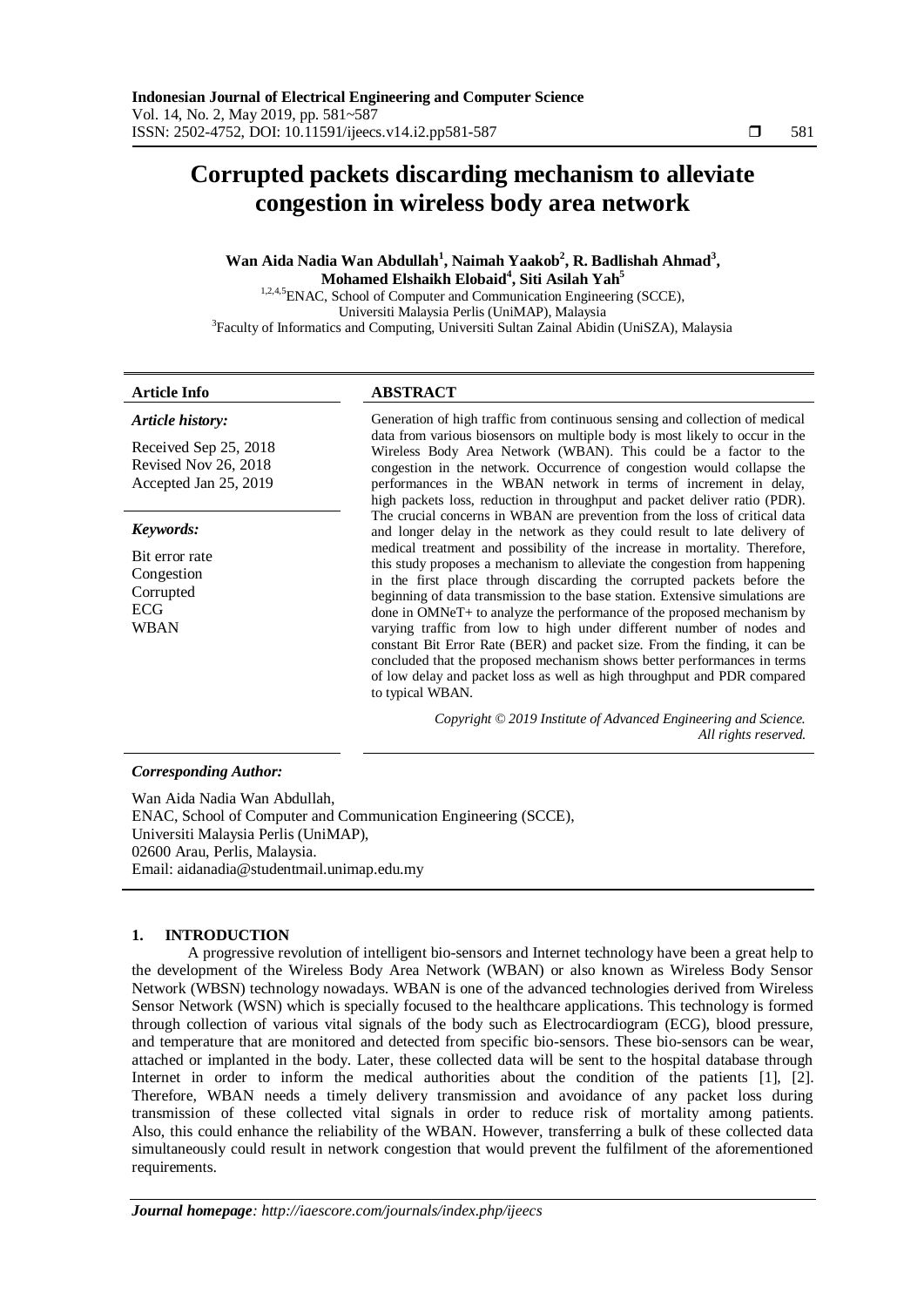Network congestion occurs due to several factors such as uncontrolled load of traffics, many-to-one communication (sensors to sink) and constrained resources such as bandwidth and buffer occupancy [3]-[5]. For example, sudden high traffic or data generation would occur in the network during the physiological signals sensing from the body. This is especially true when there is detection of abnormality in the reading of the vital signals from multiple patients. The affected bio-sensors should quickly transmit the abnormal data to the base station. This has severely resulted to the occurrence of packets collision during contending for medium access. In addition, some corrupted packets may exist in the transmission of bulk medical data which could as well bring to the network congestion. Not only that it causes congestion, but also might waste the scarce resources of the network such as bandwidth and energy. Specifically, the corrupted packets will be finally discarded at the receiver (base station). These discarded packets need to be retransmitted especially if it involved critical medical data. However, retransmission will increase the delay and consume more energy. To be brief, network congestion leads to high number of losses and dropped packets, high delay as well as low throughput and Packet Delivery Ratio (PDR). Hence, it is a must to design a new mechanism to control the network congestion in the first place.

This paper is aimed to analyze the impact of earlier discarding of the corrupted medical packets in terms of delay, percentage packet loss, throughput and PDR in order to avoid congestion in the WBAN network. The aforementioned network metrics are measured through two types of traffics from low to high with different number of nodes under constant Bit Error Rate (BER) and packet size. Section 2 reviews the existing congestion avoidance techniques in WBAN. Section 3 delivers method in conducting the experiments. Section 4 elaborates the significant findings from the proposed mechanism on the network performance of the WBAN. Section 5 concludes and delivers future works of this study.

### **2. RELATED WORKS**

A number of studies have been carried out to design proper mechanisms for controlling congestion in WBAN through transport layer as it supports congestion control, flow control and fair bandwidth allocation [1], [6]. Congestion control can be categorized into three types which are congestion detection, congestion notification and congestion avoidance [5]. In particular, this section highlights on the existing mechanisms of congestion avoidance in WBAN. Congestion avoidance can be done via rate control, dropping packets, redirection of traffics, polite gossip policy and optimization of cross-layer design [7], [8].

The congestion avoidance schemes in [9], [10] have integrated the concept of Learning Automata (LA) through placing an intelligent automaton in every node. This automaton comprises a predefined set of action to continuously interact with surrounding. According to [9], the occurrence of the congestion can be prevented earlier since intermediate node itself contains complete information of the traffic at any instances and regulation for better incoming flow rate can take place. Optimal data rate is chosen by learning from past performance of the flow in the network through the computation of dropped packet. In other words, the rate's flow with least number of dropped packets will be chosen as optimal rate. This protocol equalized the packet arrival rate and packet service rate in all existing intermediate nodes to avoid large queuing at the nodes which is indirectly reduce congestion.

However, prevention of congestion is done through deployment of Active Queue Management (AQM) by creating separate virtual queues on a single queue in [10]. The input packet from child's node is stored in the queue based on source's traffic priority. Acceptance or drop of packet is decided by calculating packet drop probability. Once the packet is accepted, virtual queues and automata based Congestion Detection (ACD) will be implemented to control congestion. Automata work in three states which are normal, congestion avoidance and congested. Congestion level (CL) is the output of ACD. If CL exceeds the predefined threshold, Optimized Rate Adjustment (ORA) will take place. Factors of bandwidth's availability and level of priority are considered in optimizing the sending rates among the child's node to the parent's node.

The issue of available bandwidth is also being considered in congestion avoidance protocol addressed by [11] through integration of Relaxation Theory (RT) with Max-Min Fairness (MMF) mechanism at each intermediate node. This scheme earns better Quality of Services (QoS) specifically during high traffic generation from multiple nodes. RT is used to regulate packet's transmission rate. The awaiting packet will be served according to the Control Transmission (EL) which refers to the number of slots based on available bandwidth. Balancing sending rate among congested link is done by MMF through sharing same resources allocation. In specific, reduction in sending rate among source nodes that have higher sending rate so that sending rate of other source nodes with lower sending rate can be increased. When the value of EL is higher than available bandwidth, the EL for all sources will be reset to zero and new sending rate is applied. This mechanism still serves excessive incoming packets and ensures those packets reach to the destination although their transmission will be postponed or relaxed within tolerable delay compared to other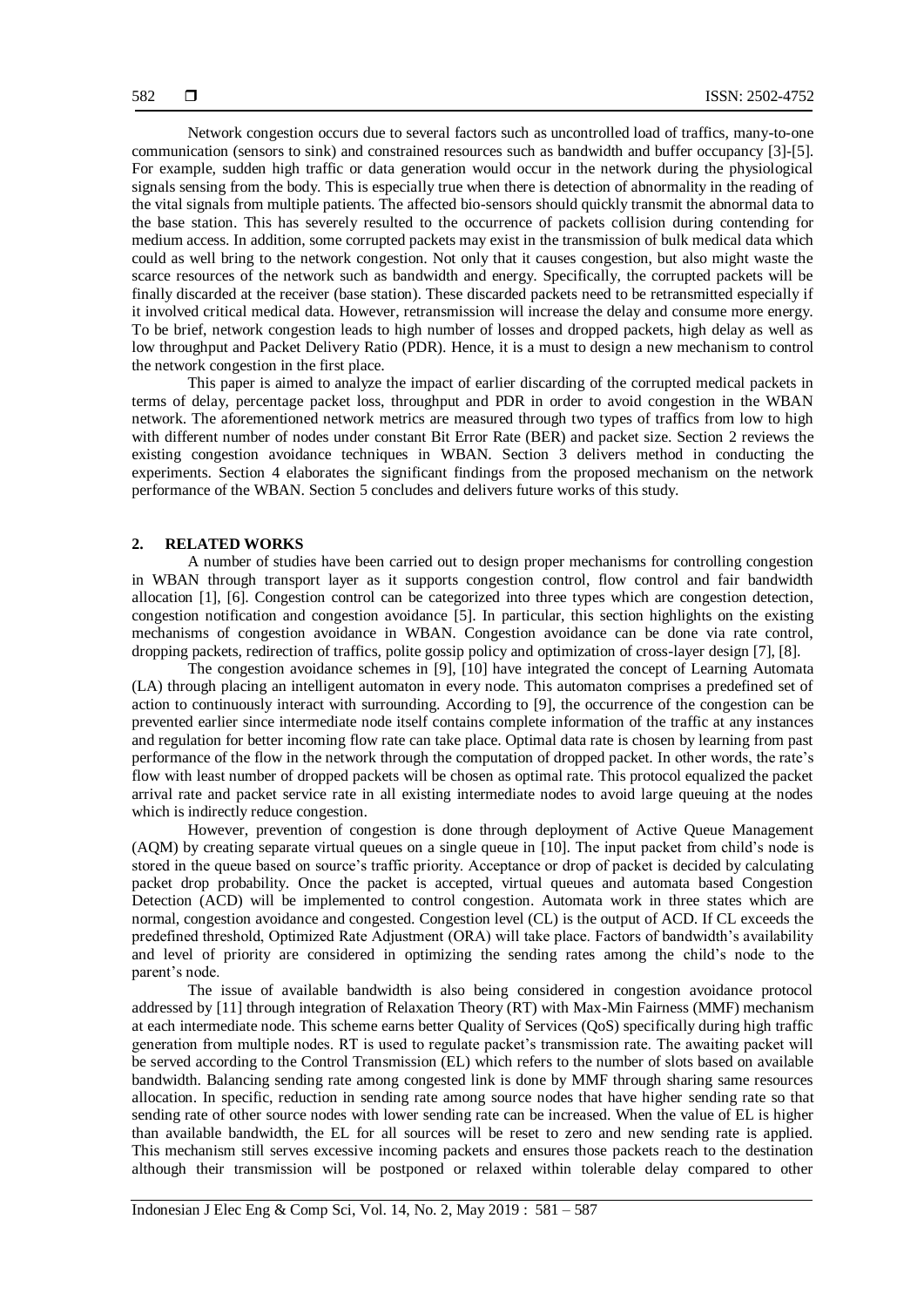mechanisms which consider those excessive packets to be lost at the end of data transmission. From the aforementioned methods, it can be seen that most of them considered about rate control to utilize the bandwidth and queue in controlling the congestion.

Conversely, this study concerns on earlier discarding of the corrupted packets in order to mitigate the congestion in the network. This mechanism is carried out before the transmission of the packets to the base station is initiated. This is because transmitting the corrupted packets would waste the scarce network resources because at the end of the process, these packets still would be discarded. Further elaboration on the proposed mechanism is done in following section.

# **3. METHODOLOGY**

As aforementioned in Section I, this study emphasizes on the effects of discarding the corrupted medical packets of ECG before they are being transmitted to the base station. Corrupted packets can be defined as packets that have one or more bits in errors. Bit error rate (BER) refers to the ratio of number of bits received in error to the total number of bits received in the specific time as in [12] and shown in 1 as follows.

$$
Bit Error Rate (BER) = \frac{Number of bits in error}{Total number of bits received}
$$
\n(1)

According to [13], [14], ECG sensors should have BER within the range of  $10^{-10}$  to  $10^{-3}$ . To justify, this study chooses and sets value of high BER which is 10<sup>-3</sup>. To the fact, ECG sensors generate more packets especially during monitoring multiple bodies in a longer period of time. The Packet Error Rate (PER) also can be derived from BER since transmission of incorrectly bits could degrade the entire packets. This correlated relationship is indicated in 2 as in [15].

$$
Packet Error Rate (PER) = 1 - (1 - BER)^n
$$
\n(2)

where n is the number of packet length in bits.

Based on 2, the output would be PER of 0.2 under fixed packet size of 30 bytes in this study. The overall flowchart and algorithm of the proposed mechanism in WBAN is depicted in Figure 1 and Table 1 as follows.



Figure 1. Flowchart of the proposed mechanism

Overall, the transmission of error packets without earlier discarding would decrease the chance of non-corrupted packets to be served earlier in the system. Also, this would waste the network resources if the corrupted packets already arrived at the destination but they need to be dropped and retransmitted in the system due to presence of corrupted bits in the packets. This phenomenon would directly influence the network performances in terms of high delay and packets loss in WBAN. Therefore, this study proposed a method which is aimed to curb down the network congestion at the early stage of data transmission. This is done through discarding the corrupted packets before transmission of data is initiated. The performances of this proposed mechanism would be evaluated in terms of delay, packet loss, throughput and packet delivery ratio (PDR).

*Corrupted packets discarding mechanism to alleviate congestion in… (Wan Aida Nadia Wan Abdullah)*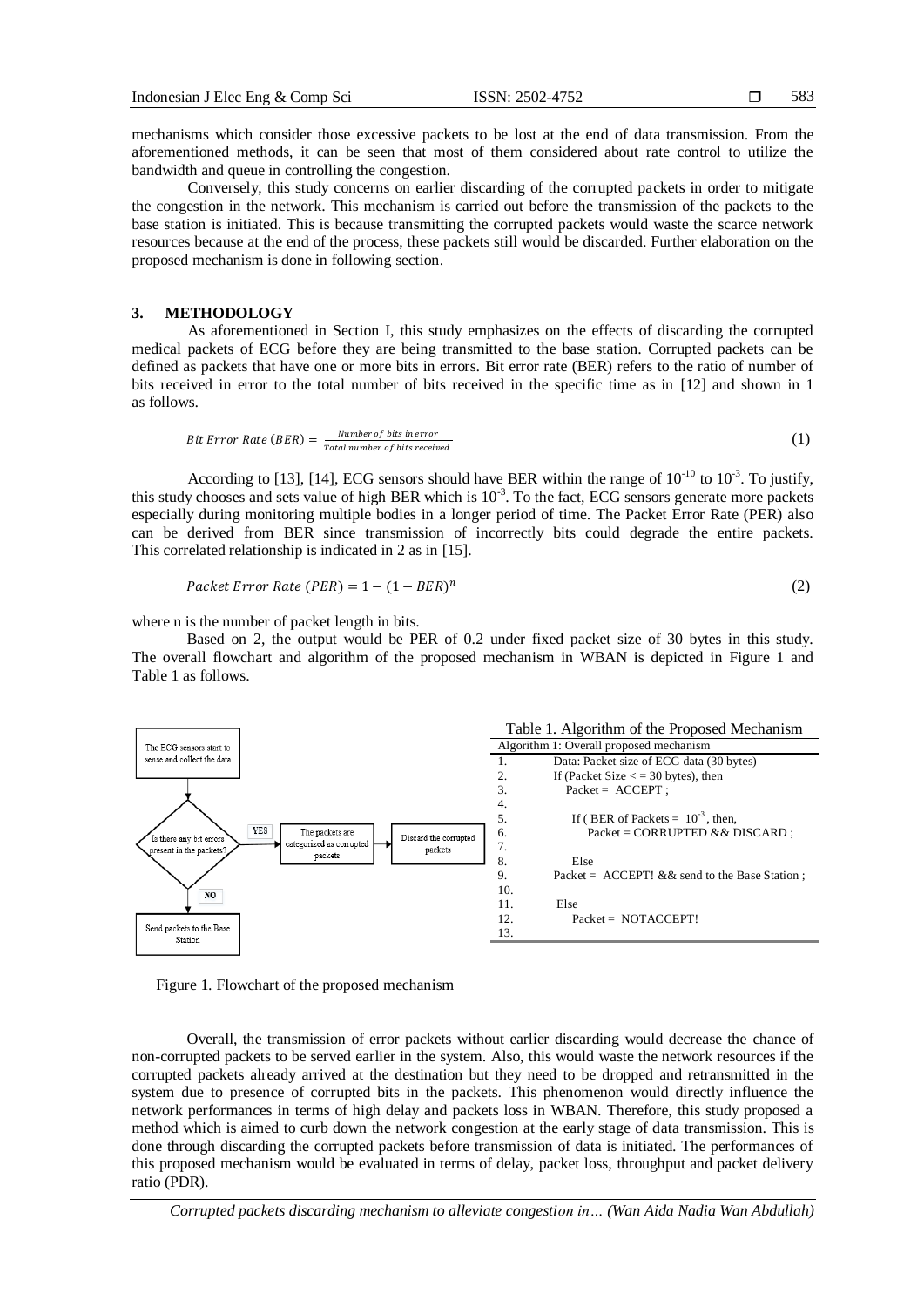# 584

# **3.1. Experimental Setup**

The simulation of WBAN network is carried out in OMNeT+ simulator [16], [17] using MAC protocol of IEEE 802.15.4 (Zigbee) under CSMA/CA since it offers low data rate and low power usage which is suitable to be adopted in healthcare applications. This simulation is focused on the ECG medical data transmission which follows MIT-BIH database for ECG reading of 360 samples/seconds [18], [19]. Hence, with 30 bytes for every packets under IEEE 802.15.4 of 250Kbps would yield packet rate up to 16 packets/second.

The range of packet size from 30 bytes to 60 bytes are considered as suitable and fit for time critical WBAN application [8], [20], [21]. However, value of 30 bytes of data is used in this study because smaller packet size reduces the transmission delay. In contrast, larger packet size increases the delay of data transmission. Also, loss of single packet of large size could bring more severe effect to the performances of the WBAN compares to the small packet size.

This simulation is tested by varying the value of Send Interval of 0.06 seconds (high traffic) and 0.18 seconds (low traffic) under static movement within 50m x 50m coverage area (typical ward size) as shown in Figure 2. The number of nodes are set with different value range from 20 until 60. The details about other parameters and the used values are simplified in Table 2.



Figure 2. Illustration of WBAN environment [22]

| Parameters       | Value       |
|------------------|-------------|
| Packet size      | 30 bytes    |
| Buffer length    | 100         |
| Data rate        | 250Kbps     |
| Routing protocol | <b>AODV</b> |
| Simulation time  | 200 seconds |

#### **4. RESULTS AND ANALYSIS**

In general, this paper is interested in analyzing the effects of earlier discarding of the corrupted packets to the network performances through changing the types of traffics and number of nodes. The measured network performances metrics in this WBAN simulation are listed as follows.

### **4.1. Total Delay**

It reflects the sum of delay for all of generated packets in the network from the time of generation until they arrive at the base station. Specifically, the generated packets would face four types of delays such as processing, queueing, propagation and transmission before arriving the base station.

In Figure 3, it is clearly shown that the proposed method yielded less total delay compared to conventional WBAN in both high and low traffics. Generally, the increment of nodes would generate more packets. Therefore, there is a probability that more packets are corrupted. This is especially true when the network is in high traffic which would increase the probability of congestion as well. Transmission of these packets without filtering them first would waste the scarce resources of WBAN such as bandwidth and energy. This is because they still receive same service as non-corrupted packets in the queue. Once they arrived at destination, they will need to be dropped and retransmitted due to corrupted bits in the packets. By discarding the corrupted packets before initiating the transmission would hinder the congestion issue. This leads to lower delay that increases efficiency of data transmission and reception in the WBAN.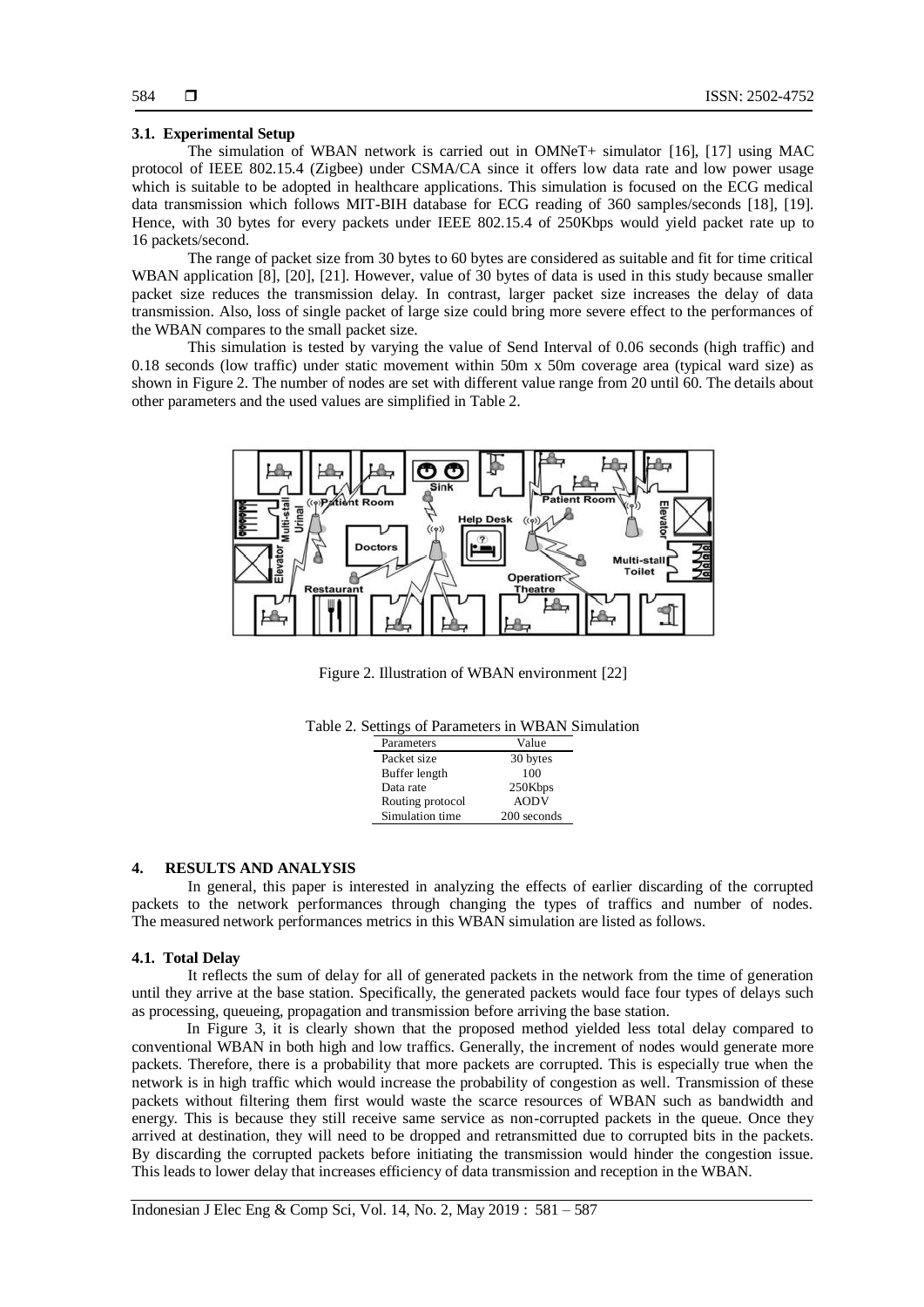

Figure 3. Graph of total delay vs number of nodes

#### **4.2. Percentage Packet Loss**

It defines the ratio of packets loss to the number of packet sent by the nodes in the network which is shown in 3 as follows

Percentage Packet Loss (
$$
\%
$$
) =  
\nNumber of sent packets-Number of received packets  
\nNumber of sent packets (3)

Referring to Figure 4, the highest rate of packet loss is recorded in typical WBAN for high traffic as number of nodes increases. It is worth to note that there is a significant difference in loss of packets when involving low traffic for proposed mechanism and typical WBAN. This is because in low traffic, less packets are generated and less tendency of congestion occurrence. Also, the chance of packet corrupted is low in the network. Yet, the proposed technique still conquering the performance under higher number of nodes by showing less percentage of the packet loss in the WBAN.



Figure 4. Graph of percentage packet loss vs number of nodes

## **4.3. Throughput**

It represents rate of successful bits transferred to the destination over simulation time and it is measured in bits per second (bps) as shown in 4.

$$
Throughout = \frac{Number\ of\ received\ packets\ x\ 8}{Simulation\ time}
$$
\n(4)

Hypothetically, the value of the throughput should be lower in high number of nodes. From Figure 5, high throughput is notified under lower number of nodes for high traffics in the proposed mechanism and ordinary WBAN. The finding from the proposed technique shows better throughput performances compared to conventional WBAN. This shows that high number of successful packets have been received at the destination under high traffic in low number of nodes.

*Corrupted packets discarding mechanism to alleviate congestion in… (Wan Aida Nadia Wan Abdullah)*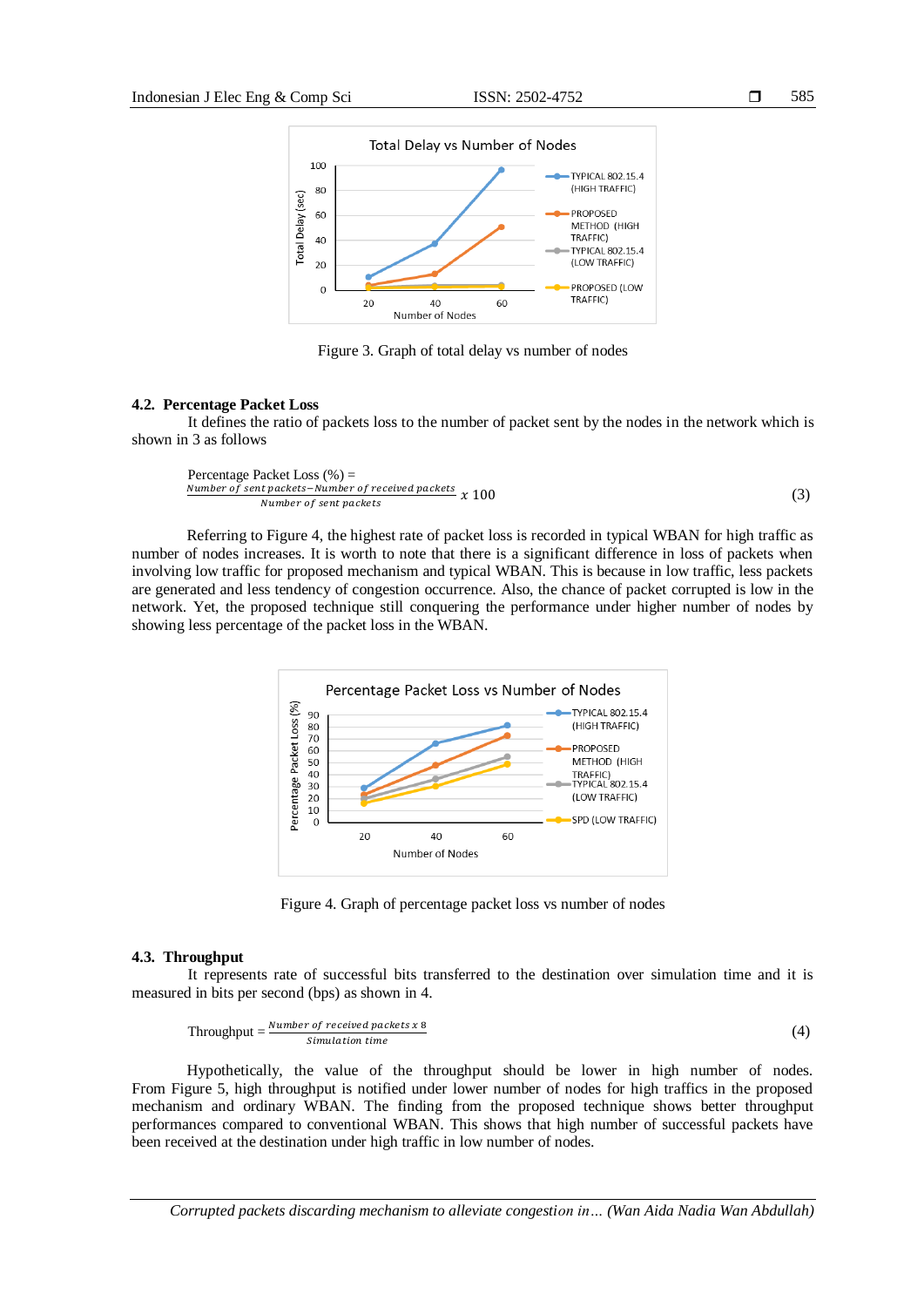

Figure 5. Graph of throughput vs number of nodes

## **4.4. Packet Delivery Ratio (PDR)**

It expresses the ratio of number of obtained packets at the base station to the number of sent packets by the nodes as reflected in 5.

$$
Packet \; Deli \, very \; Ratio \; (PDR) = \frac{Number \; of \; received \; packets}{Number \; of \; sent \; packets} \tag{5}
$$

As depicted in Figure 6, the PDR is high for low traffic compared to high traffic. This means that high number of packets have successfully received. In low traffics, the congestion phenomenon is less to exist due to low generation of packets. In addition, less probability of packet corrupted in the network. So, more packets are able to be well served in the network. Still, the proposed technique is dominating the performance in high traffic of higher number of nodes by yielding better PDR compared to the normal WBAN.



Figure 6. Graph of packet delivery ratio vs number of nodes

#### **5. CONCLUSION**

The loss of packets especially critical packets due to congestion would severely impact the network performance in the WBAN. In this paper, an earlier discard of corrupted packets has been proposed to attain significant network performances in WBAN of IEEE 802.15.4. The proposed technique outperforms the typical WBAN through decrement of delay, and packet loss, increment in high throughput and PDR under high and low traffics. Although the results show better output, this study will be further enhanced by discarding packets of redundant and obsolete to contribute to greater network performances of WBAN in the future work.

### **ACKNOWLEDGEMENTS**

The reported research in this paper is financially funded by Ministry of Higher Education (MOHE) Malaysia under Research Acculturation Grant Scheme (RAGS) [Grant number: 9018-00082] and Universiti Malaysia Perlis.